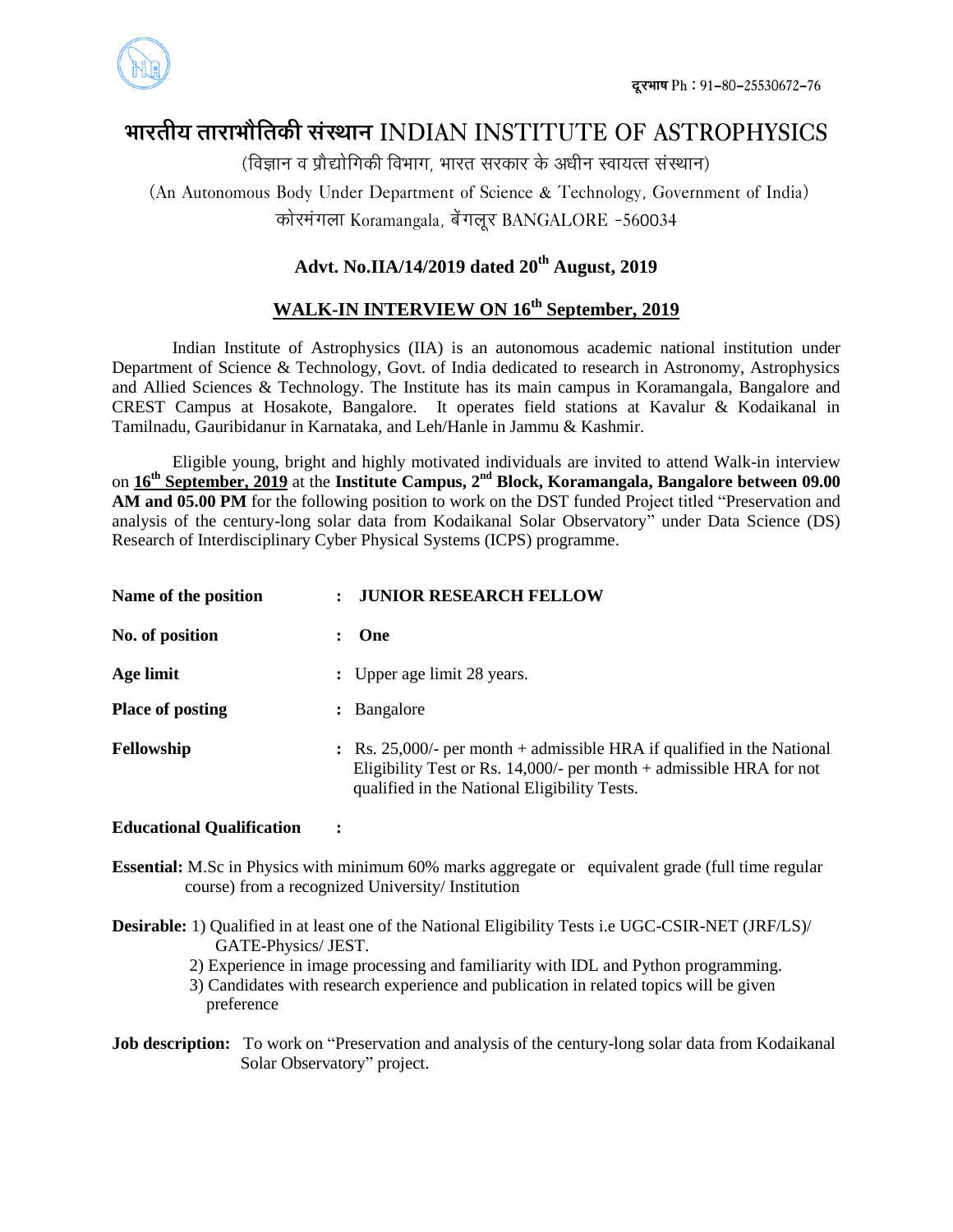**Candidates attending walk-in interview should bring duly filled in prescribed application attached with this advertisement with a latest passport size photograph pasted on the top of the application along with original certificates related to their qualification and experience and also one set of self certified photo copies of the certificates. Candidates should register their name between 09.00 AM and 10.00 AM on the date of Walk-in-interview and the candidates coming beyond this time will not entertained.** 

#### **Terms & Conditions** :

- 1) The tenure of fellowship is initially for a period of two years as Junior Research Fellow and extended for further period of one year as Senior Research Fellow, subject to satisfactory performance of the candidate and requirement of the project.
- 2) The fellowship is purely on contract basis and does not entitle any privileges or benefits of regular employment. No claim whatsoever for regular employment in the Institute shall be entertained.
- 3) The date for determining the upper age limit, qualifications and experience shall be the date of walk-in interview.
- 4) It is open to the Institute to conduct written test to shortlist the candidates for interview in case the attendance of candidates is more.
- 5) Age relaxation is permissible to SC, ST & OBC candidates and also to physically handicapped candidates as notified by Govt. of India from time to time.
- 6) The Institute reserves the right to cancel the entire recruitment process at any time without assigning any reasons whatsoever.
- 7) No correspondence will be entertained with the candidates not selected for interview / appointment. Canvassing in any form will be a disqualification.
- 8) Misrepresentation or falsification of facts detected at any stage of the selection process or instances of misconduct/misbehavior at any stage during selection process shall result in cancellation of candidature without any notice and no correspondence in this regard shall be entertained.

प्रशासनिक अनिकारी Administrative Officer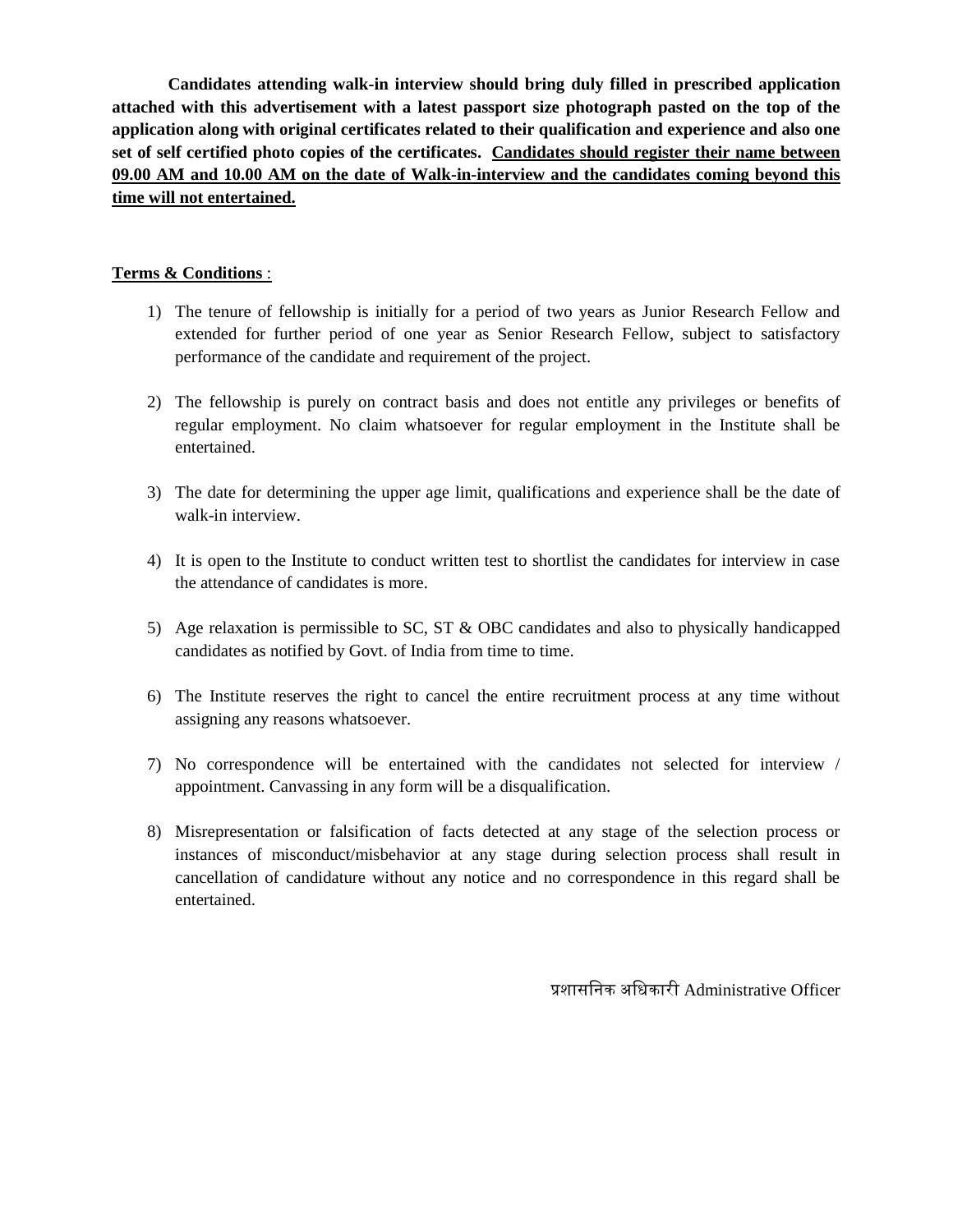

### **Indian Institute of Astrophysics, Bangalore**

# **APPLICATION FORMAT**

Affix latest passport size photograph

| 1. Post Applied for                             | $\ddot{\cdot}$ | JUNIOR RESEARCH FELLOW (KODAIKANAL DIGITIZATION PROJECT)           |  |  |  |  |  |
|-------------------------------------------------|----------------|--------------------------------------------------------------------|--|--|--|--|--|
| 2. Full Name (in block letters)                 | $\vdots$       |                                                                    |  |  |  |  |  |
| 3. Father's/Spouse name                         | $\ddot{\cdot}$ |                                                                    |  |  |  |  |  |
| 4. Date of Birth                                |                | $\mathbf Y$<br>$\mathbf Y$<br>$\mathbf Y$<br>D<br>M<br>Y<br>D<br>M |  |  |  |  |  |
| 5. Address<br>(a) Permanent                     |                |                                                                    |  |  |  |  |  |
| (b) for Communication                           | PIN Code:      |                                                                    |  |  |  |  |  |
|                                                 |                | PIN Code:                                                          |  |  |  |  |  |
| (c) Telephone/Mobile No.                        | $\ddot{\cdot}$ |                                                                    |  |  |  |  |  |
| (d) E-mail id                                   | $\ddot{\cdot}$ |                                                                    |  |  |  |  |  |
| 6. Sex                                          |                |                                                                    |  |  |  |  |  |
| 7. Marital Status                               |                |                                                                    |  |  |  |  |  |
| 8. Whether belongs to SC/ST/OBC/<br>PH/ General |                |                                                                    |  |  |  |  |  |